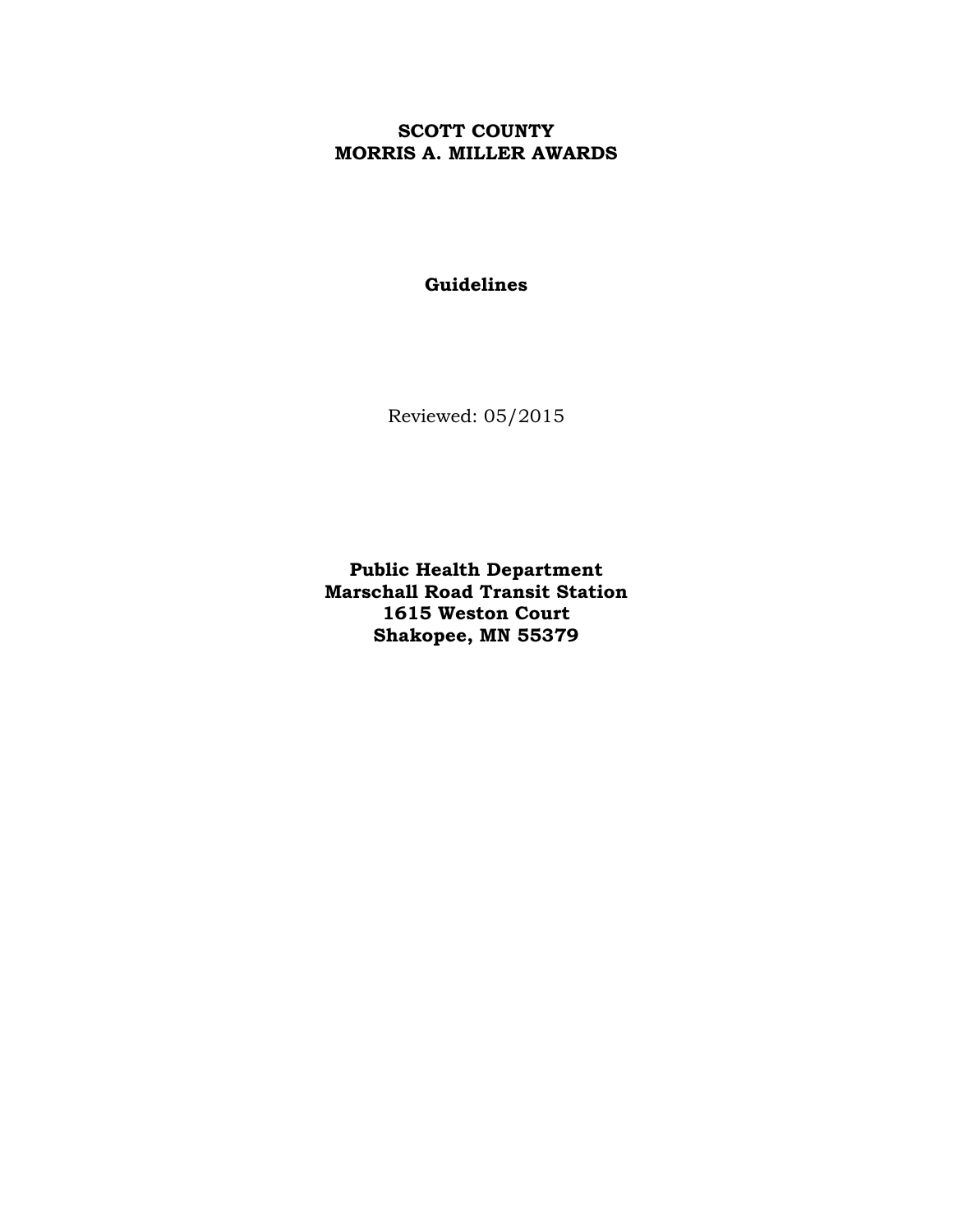#### **PURPOSE OF THE AWARD**

**The primary goal of each of the Morris A. Miller Awards is to recognize and honor individuals or organizations within Scott County that have exhibited exceptional courage, extraordinary decisiveness and presence of mind, and unusual swiftness of action to save and protect human life and property during emergency events involving the citizens and visitors of Scott County.** 

**Commissioned by the Scott County Board, through the Scott County All Hazards Committee shall be responsible for seeking and reviewing yearly applications for the Morris A. Miller Health Hero Award and the Outstanding Service Award.**

### **BACKGROUND**

**In 2002, the Scott County Emergency Medical Services Council (EMSAC) established a "Health Hero Award/Outstanding Service Award" to honor those individuals and organizations that have performed service above and beyond the call of duty for their fellow citizens experiencing medical need. The awards were named the "Morris A. Miller Health Hero Award/Outstanding Service Award" in honor of the late Morris A. Miller. Mr. Miller was highly respected in the EMS Community and had worked diligently for many years in the area of pre-hospital care in Scott County and throughout the metro area. His achievements in the realm of public service establish the goals and objectives of the awards presented each year by Scott County. In 2013, the Scott County All Hazards Committee decided to add a third award honoring individuals for their length of service in consistently performing volunteer or community based work or employment involving emergency medical services.** 

### **AWARD PROCESS**

**The Scott County Public Health Department assumes the overall responsibility for establishing the award criteria and identifying those individuals or organizations eligible for the awards. Nominee applications are submitted to the Public Health Department which forwards the applications to the Scott County All Hazards Committee. The Scott County All Hazards Committee shall establish a Sub-Committee of approximately three to five persons who will review each nominee application based on established criteria, including the application's value and completeness. The Sub-Committee will also determine which award category best represents the award nominee.**

**The Scott County All Hazards Committee will make the final award determination based upon the Sub-Committee's evaluations and recommendations before submitting determinations to the Public Health Director.**

**Parties receiving the Morris A. Miller Health Hero Award, Outstanding Service Award, or the Distinguished Service Award will be invited to attend a Scott County Board meeting for award presentation and recognition of their heroic efforts. The Public Health Director will present the recommended recipients to the Scott County Board.**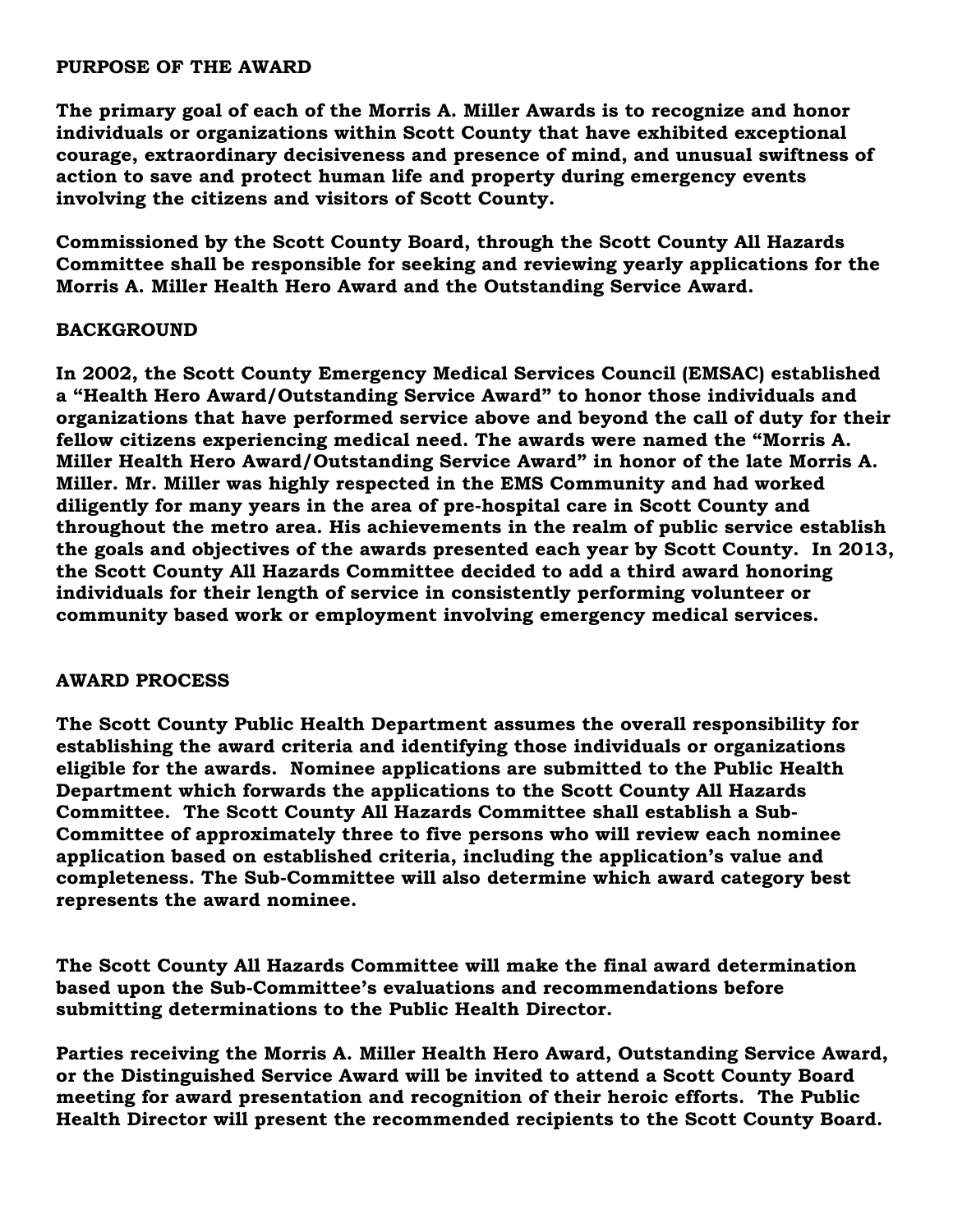#### **AWARD CRITERIA**

**Award criteria have been established to present awards in three categories:**

#### **The Morris A. Miller Health Hero Award**

**Eligibility Criteria: Individuals who make a spontaneous reaction to an emergency while not thinking of their own safety during an unusual medical or life saving incident.**

> **Nominees could be any citizen living, working, or passing through Scott County at the time of the incident who reacts to an incident and renders aid and care.**

**The Morris A. Miller Outstanding Service Award**

**Eligibility Criteria: Professionals or volunteers who have made significant contributions toward improving the health and safety of Scott County residents as well as others in their care.**

> **Nominees could be practitioners, advocates, administrators, volunteers, educators, researchers, policymakers, or other community members or organizations whose contributions should be recognized.**

**The Morris A. Miller Distinguished Service Award**

**Eligibility Criteria: Individuals who have consistently performed community based work with emergency medical services, over a long period of time.**

> **Nominees could be practitioners, advocates, administrators, volunteers, educators, researchers, policymakers, or other community members or organizations whose long-standing contributions and performance should be recognized.**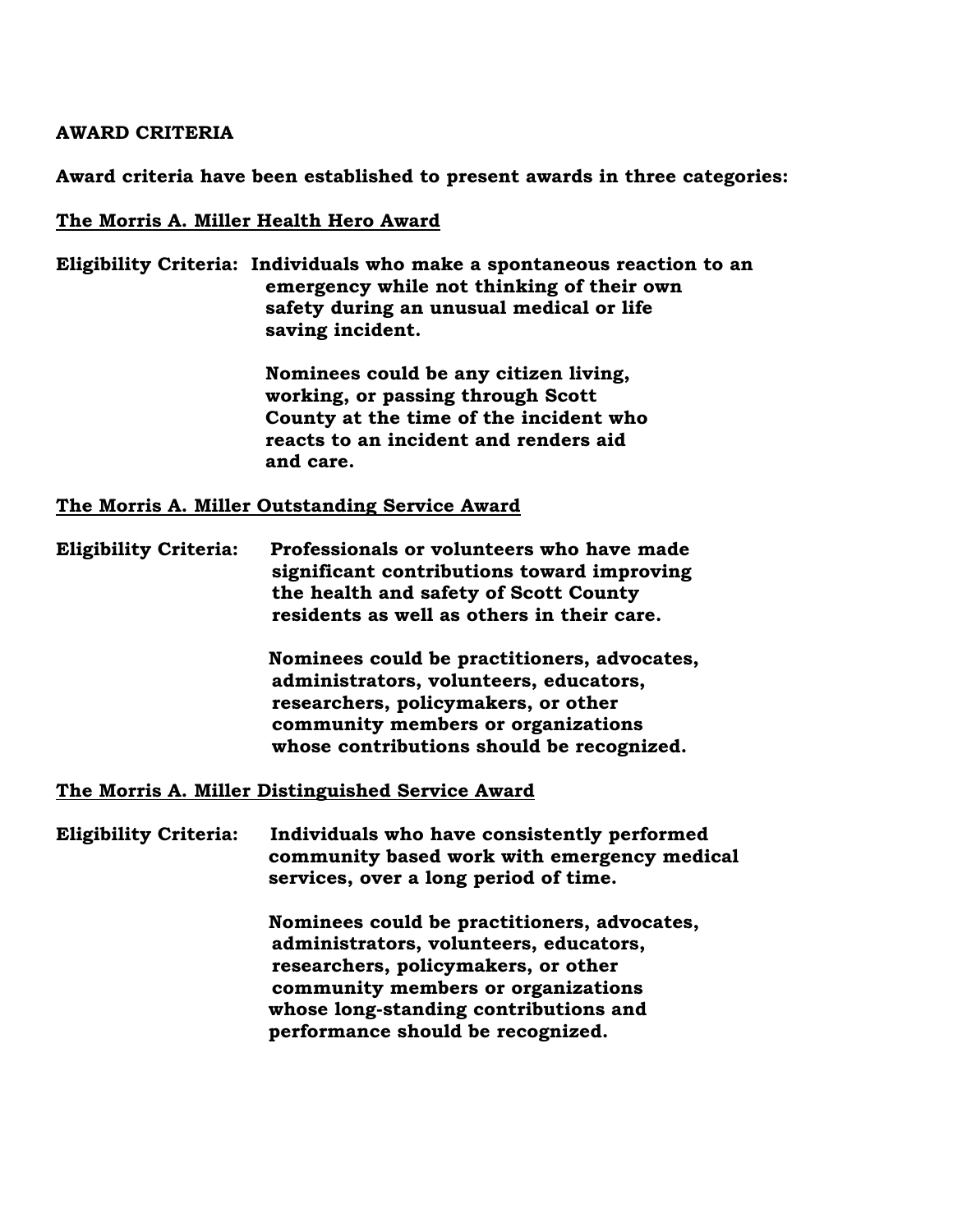### **Eligibility Factors**

- **Application eligibility that will be considered include: innovation, leadership, compassion, collaboration, unselfishness, and lasting contributions to the health care system, organizations, and/or individuals.**
- **Applications for these awards may be based on a pattern of activities or a single act that have culminated in a significant improvement to the mission of Scott County to create safe, healthy, and livable communities and develop strong public partnerships with an active and informed population.**
- **Applications may also be based on a single unusual event that was beyond ordinary duty.**

## **NOMINATION PROCESS**

**To receive a Morris A. Miller Award, an individual or an organization must be nominated through the application process. Solicitation for nominee applications will be the responsibility of the Scott County Public Health Director.**

**Nominations for the Awards may be submitted by any individual or individuals, agencies, or organizations that identify any unusual acts of courage or valor.**

**All applications for the Morris A. Miller Awards must be submitted on the application form provided as an attachment to this document. Each application must be completely documented and signed by the recommending individual or agency to be considered. In addition to the application page, each application must include a descriptive narrative of the event or incident and resulting outcome for which the nominated applicant is being recommended. A copy of any media or press documentation should be included with the application and event narrative.**

**Statements by witnesses or individuals having personal knowledge of the facts surrounding the applicant's actions or activity subject to the award, should be included if available along with their addresses and telephone numbers.**

**All applications for the Morris A. Miller Awards must be submitted to the Scott County Public Health Department. Submission may be sent by FAX, E-mail, or U.S. Mail.**

**Applications submitted to:**

 **Scott County Public Health Department Marschall Road Transit Station 1615 Weston Court Shakopee, MN 55379 Phone: 952-496-8555 Fax: 952-496-8072 E-mail: lbrodsky@co.scott.mn.us**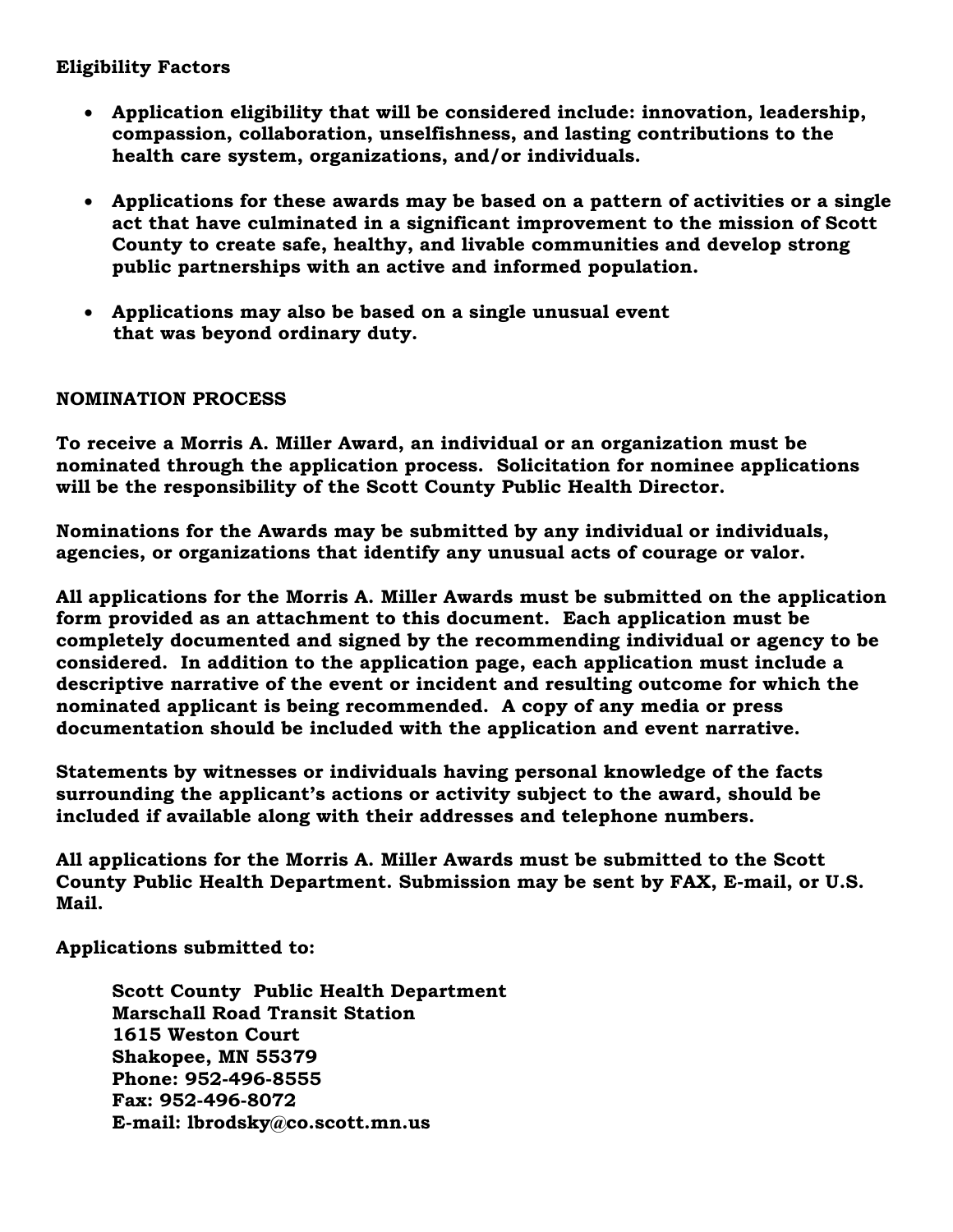

| City                                                                             | <b>State</b><br>Zip<br>Email                                                                                 |          |
|----------------------------------------------------------------------------------|--------------------------------------------------------------------------------------------------------------|----------|
| Home Phone                                                                       | Cell Phone                                                                                                   |          |
|                                                                                  |                                                                                                              |          |
| <b>Credentials (certifications, etc.)</b>                                        | EMT#<br><b>RN</b><br>MD                                                                                      | Agency # |
| EMT-B<br><b>CFR</b>                                                              | EMT-P<br>EMT-I<br>(Level:<br>Instructor                                                                      |          |
| Other Credentials:                                                               |                                                                                                              |          |
|                                                                                  |                                                                                                              |          |
| <b>EMS/Law Enforcement/Fire /Other Affiliations</b>                              |                                                                                                              |          |
| Name of Organization                                                             |                                                                                                              |          |
| Address of Organization<br>City                                                  | State<br>Phone                                                                                               |          |
|                                                                                  | Zip<br>$\mathcal{E}$<br>$\left($                                                                             |          |
|                                                                                  |                                                                                                              |          |
|                                                                                  |                                                                                                              |          |
|                                                                                  | Indicate the category for which the applicant is being nominated.<br>(See awards descriptions and criteria.) |          |
|                                                                                  |                                                                                                              |          |
|                                                                                  | <b>Outstanding Service Award</b>                                                                             |          |
|                                                                                  | <b>Health Hero Award</b>                                                                                     |          |
|                                                                                  | <b>Distinguished Service Award</b>                                                                           |          |
|                                                                                  |                                                                                                              |          |
|                                                                                  | REASONS FOR NOMINATION (DESCRIBE ON BACK WHY CANDIDATE SHOULD RECEIVE THIS AWARD).                           |          |
|                                                                                  |                                                                                                              |          |
| Role / Title<br>Name of Person or Agency Submitting Nomination<br>Phone<br>$($ ) |                                                                                                              |          |
|                                                                                  | Work Phone ( )                                                                                               |          |

**\* It is the responsibility of the nominator to verify the spelling of the candidate's first and last names.**